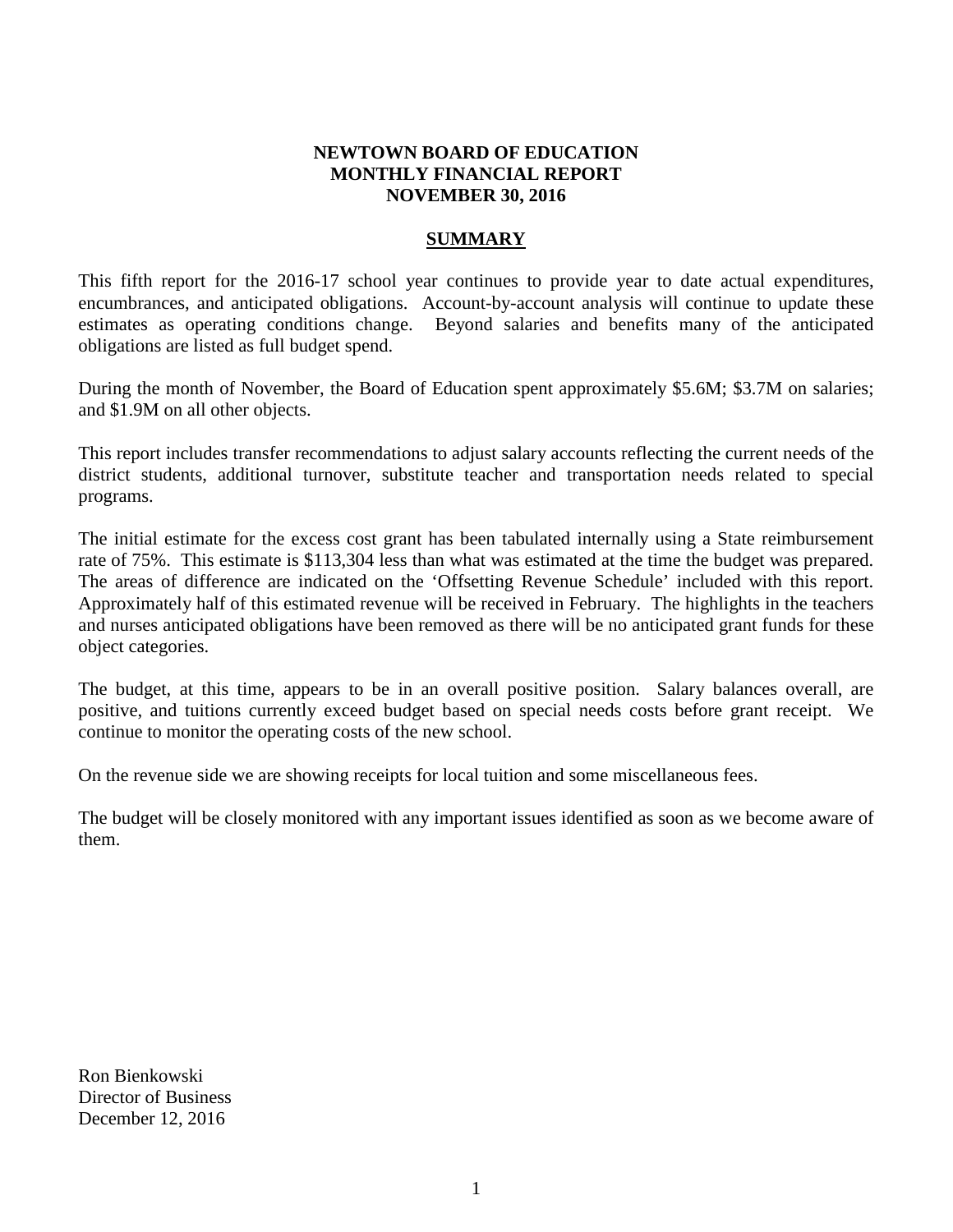# **TERMS AND DEFINITIONS**

The Newtown Board of Education's Monthly Financial Report provides summary financial information in the following areas:

- $\bullet$  Object Code a service or commodity obtained as the result of a specific expenditure defined by eight categories: Salaries, Employee Benefits, Professional Services, Purchased Property Services, Other Purchased Services, Supplies, Property, and Miscellaneous.
- Expense Category further defines the type of expense by Object Code
- Expended 2015-16 unaudited expenditures from the prior fiscal year (for comparison purposes)
- Approved Budget indicates a town approved financial plan used by the school district to achieve its goals and objectives.
- **TYTD Transfers** identified specific cross object codes requiring adjustments to provide adequate funding for the fiscal period. This includes all transfers made to date. (None at this time)
- Current Transfers identifies the recommended cross object codes for current month action. (None proposed at this time)
- Current Budget adjusts the Approved Budget calculating adjustments  $(+)$  or  $-)$  to the identified object codes.
- Year-To-Date Expended indicates the actual amount of cumulative expenditures processed by the school district through the month-end date indicated on the monthly budget summary report.
- Encumbered indicates approved financial obligations of the school district as a result of employee salary contracts, purchasing agreements, purchase orders, or other identified obligations not processed for payment by the date indicated on the monthly budget summary report.
- Balance calculates object code account balances subtracting expenditures and encumbrances from the current budget amount indicating accounts with unobligated balances or shortages.
- Anticipated Obligation is a column which provides a method to forecast expense category fund balances that have not been approved via an encumbrance, but are anticipated to be expended or remain with an account balance to maintain the overall budget funding level. Receivable revenue (i.e., grants) are included in this column which has the effect of netting the expected expenditure.
- Projected Balance calculates the object code balances subtracting the Anticipated Obligations. These balances will move up and down as information is known and or decisions are anticipated or made about current and projected needs of the district.

The monthly budget summary report also provides financial information on the State of Connecticut grant reimbursement programs (Excess Cost and Agency Placement Grants and Magnet Grant Transportation). These reimbursement grants/programs are used to supplement local school district budget programs as follows: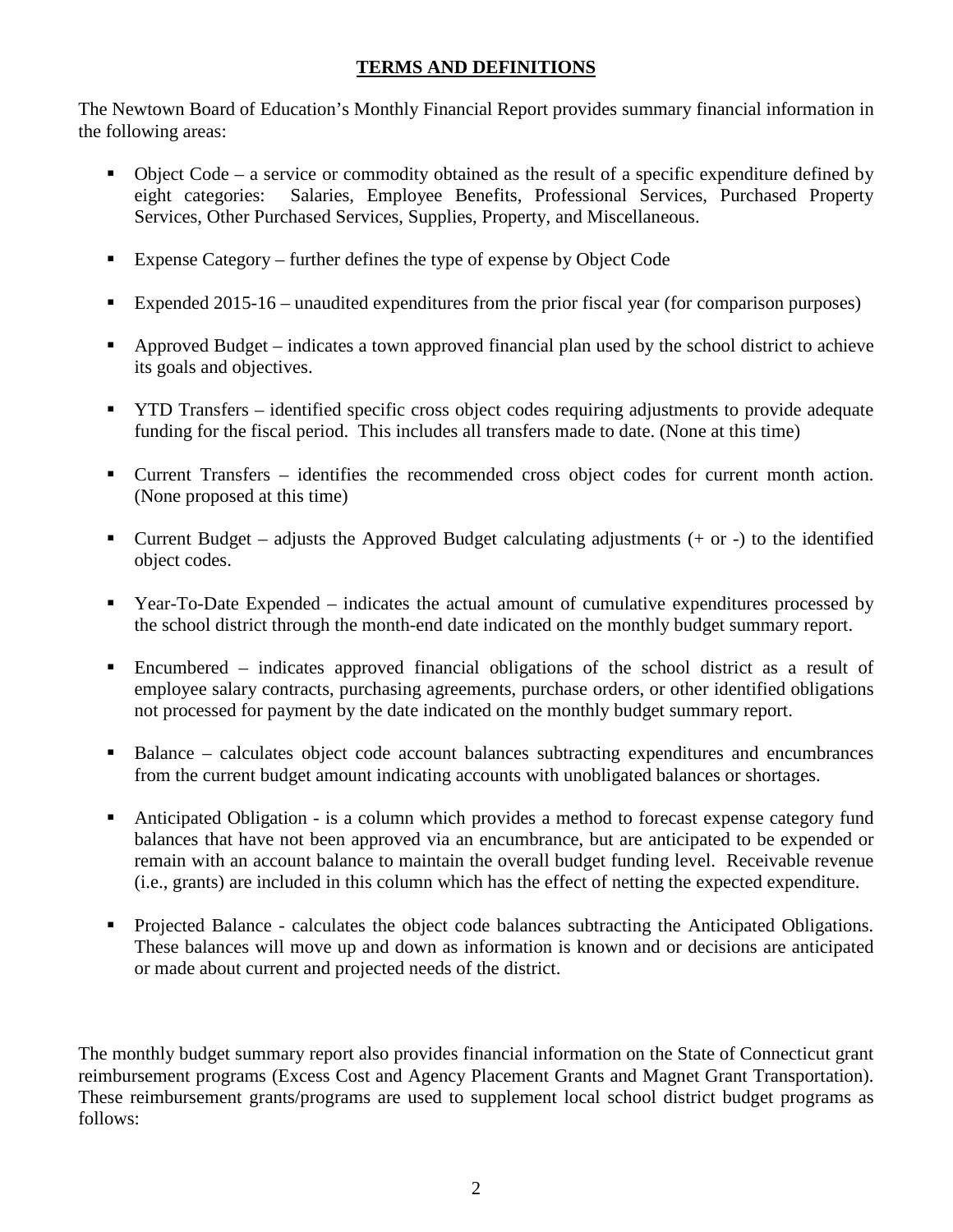Excess Cost Grant – this State of Connecticut reimbursement grant is used to support local school districts for education costs of identified special education students whose annual education costs exceed local prior year per pupil expenditure by 4 ½. Students placed by the Department of Child and Family Services (DCF) are reimbursed after the school district has met the prior year's per pupil expenditure. School districts report these costs annually in December and March of each fiscal year. State of Connecticut grant calculations are determined by reimbursing eligible costs (60%-100%) based on the SDE grant allocation and all other town submittals.

Magnet Transportation Grant – provides reimbursement of \$1,300 for local students attending approved Magnet school programs. The budgeted grant is \$62,400 for this year.

The last portion of the monthly budget summary reports school generated revenue that are anticipated revenue to the Town of Newtown. Fees and charges include:

- Local Tuition amounts the board receives from non-residents who pay tuition to attend Newtown schools. Primarily from staff members.
- High school fees for three identified programs 1) high school sports participation fees, 2) parking permit fees and 3) child development fees.
- The final revenue is miscellaneous fees, which constitute refunds, rebates, prior year claims, etc.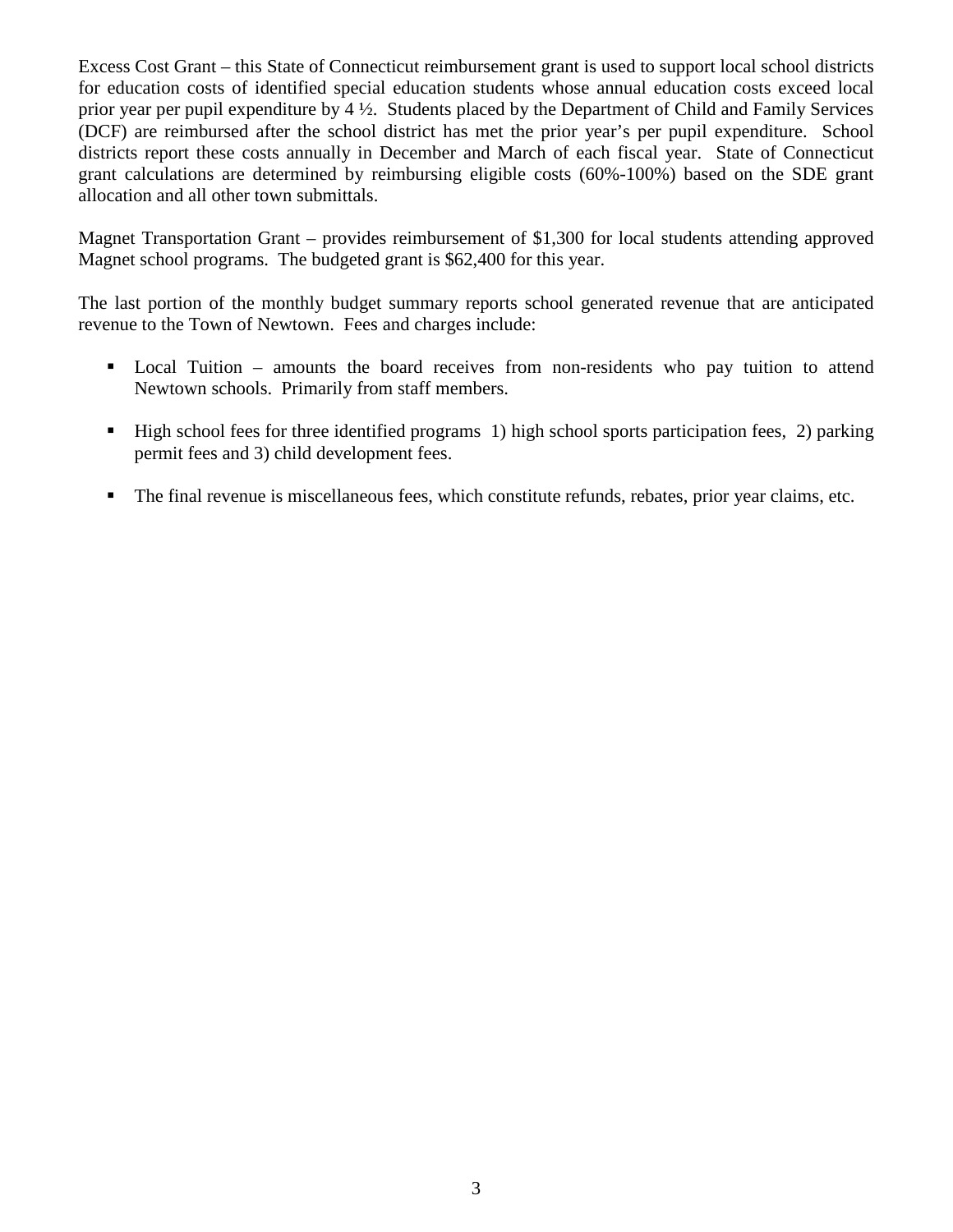### BUDGET SUMMARY REPORT

FOR THE MONTH ENDING 11/30/2016

| <b>OBJECT</b><br><b>CODE</b> | <b>EXPENSE CATEGORY</b>          |               | <b>EXPENDED</b><br>2015 - 2016        |    | <b>APPROVED</b><br><b>BUDGET</b> | <b>YTD</b><br><b>TRANSFERS</b><br>$2016 - 2017$ |        | <b>CURRENT</b><br><b>TRANSFERS</b> | <b>CURRENT</b><br><b>BUDGET</b> |              | <b>YTD</b><br><b>EXPENDITURE</b>         | <b>ENCUMBER</b>                        | <b>BALANCE</b>          |     | <b>ANTICIPATED</b><br><b>OBLIGATIONS</b> | <b>PROJECTED</b><br><b>BALANCE</b> |
|------------------------------|----------------------------------|---------------|---------------------------------------|----|----------------------------------|-------------------------------------------------|--------|------------------------------------|---------------------------------|--------------|------------------------------------------|----------------------------------------|-------------------------|-----|------------------------------------------|------------------------------------|
|                              | <b>GENERAL FUND BUDGET</b>       |               |                                       |    |                                  |                                                 |        |                                    |                                 |              |                                          |                                        |                         |     |                                          |                                    |
| 100                          | <b>SALARIES</b>                  | -SS           | 44,955,721                            |    | $$46.048.050$ \, \$              | $(30,000)$ \$                                   |        |                                    | $(25.000)$ \$ 45.993.050 \$     |              | 13,818,724 \$ 30,666,472 \$ 1,507,854 \$ |                                        |                         |     | 1.419.445 \$                             | 88,409                             |
| 200                          | <b>EMPLOYEE BENEFITS</b>         |               |                                       |    | 10,643,499 \\$ 11,516,836 \\$    |                                                 | $-$ \$ |                                    | $-$ \$ 11,516,836 \$            |              |                                          | 5,799,219 \$ 4,590,211 \$ 1,127,406 \$ |                         |     | $1,116,335$ \$                           | 11,071                             |
| 300                          | <b>PROFESSIONAL SERVICES</b>     | <sup>S</sup>  | 993,988                               | -S | 861,317 \$                       |                                                 | $-$ \$ | $-$ \$                             | 861,317 \$                      |              | 327,782 \$                               | 149,185 \$                             | 384,351 \$              |     | 384,271 \$                               | 80                                 |
| 400                          | <b>PURCHASED PROPERTY SERV.</b>  | -S            | $1,866,180$ \$                        |    | 2,086,253 \$                     | $(21,292)$ \$                                   |        | $-$ \$                             | 2,064,961 \$                    |              | 940,294 \$                               | $422,255$ \$                           | 702,412 \$              |     | 704,772 \$                               | (2,360)                            |
| 500                          | <b>OTHER PURCHASED SERVICES</b>  | <sup>S</sup>  | 8,556,307                             |    |                                  | 86,142 \$                                       |        | 25,000                             |                                 |              | $4,074,751$ \$                           | 4,777,020 \$                           | $(120,005)$ \$          |     | $(120, 453)$ \$                          | 448                                |
| 600                          | <b>SUPPLIES</b>                  | <sup>\$</sup> |                                       |    | $3,788,596$ \ \$ 3,751,068 \ \$  | $(34,850)$ \$                                   |        | $-$ S                              | $3,716,218$ \$                  |              | 1,423,857 \$                             |                                        | 172,957 \$ 2,119,404 \$ |     | 2.119.017 \$                             | 387                                |
| 700                          | <b>PROPERTY</b>                  | <sup>S</sup>  | 720,520                               | -S | 715.626 \$                       |                                                 | $-$ \$ | $-$ \$                             | 715,626 \$                      |              | 451,522 \$                               | 45,288 \$                              | 218,817 \$              |     | 211,452 \$                               | 7,365                              |
| 800                          | <b>MISCELLANEOUS</b>             | \$.           |                                       |    | 65,291 \$                        |                                                 | $-$ \$ | $-$ \$                             | 65,291 \$                       |              | 52,550 \$                                | $2,107$ \$                             | $10,634$ \$             |     | $10,634$ \$                              | (0)                                |
|                              | <b>TOTAL GENERAL FUND BUDGET</b> | <sup>\$</sup> | 71,585,413   \$73,665,065 \$          |    |                                  |                                                 | $-$ \$ |                                    | $-$ \$ 73,665,065               | <sup>S</sup> | 26,888,698                               | $$40,825,494 \$5,950,873 \$$           |                         |     | 5,845,474 \$                             | 105,399                            |
| 900                          | <b>TRANSFER NON-LAPSING</b>      | S.            | 2,533                                 |    |                                  |                                                 |        |                                    |                                 |              |                                          |                                        |                         |     |                                          |                                    |
|                              | <b>GRAND TOTAL</b>               |               | $$71,587,946 \mid $73,665,065 \mid $$ |    |                                  |                                                 | $-$ \$ |                                    | $-$ \$ 73,665,065               | - \$         | 26,888,698                               | \$40,825,494                           | \$5,950,873             | - S | 5,845,474 \$                             | 105,399                            |

*(Unaudited)*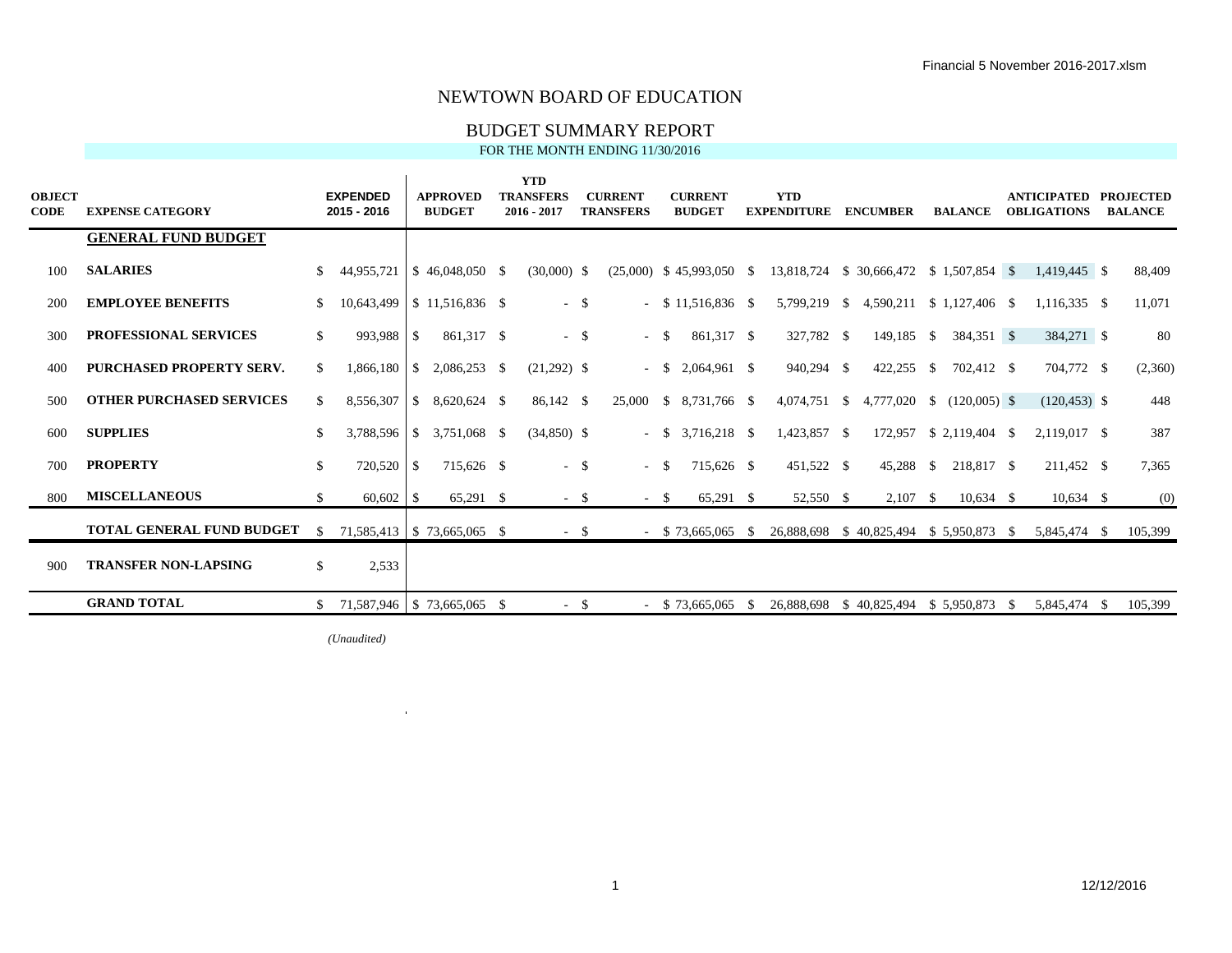### BUDGET SUMMARY REPORT

| <b>OBJECT</b><br><b>CODE</b> | <b>EXPENSE CATEGORY</b>                    |     | <b>EXPENDED</b><br>2015 - 2016 |                | <b>APPROVED</b><br><b>BUDGET</b> |      | <b>YTD</b><br><b>TRANSFERS</b><br>$2016 - 2017$ |      | <b>CURRENT</b><br><b>TRANSFERS</b> |               | <b>CURRENT</b><br><b>BUDGET</b> | <b>YTD</b><br><b>EXPENDITURE</b>         |               | <b>ENCUMBER</b>            |              | <b>BALANCE</b>  |      | <b>ANTICIPATED PROJECTED</b><br><b>OBLIGATIONS</b> |      | <b>BALANCE</b>   |
|------------------------------|--------------------------------------------|-----|--------------------------------|----------------|----------------------------------|------|-------------------------------------------------|------|------------------------------------|---------------|---------------------------------|------------------------------------------|---------------|----------------------------|--------------|-----------------|------|----------------------------------------------------|------|------------------|
| 100                          | <b>SALARIES</b>                            |     |                                |                |                                  |      |                                                 |      |                                    |               |                                 |                                          |               |                            |              |                 |      |                                                    |      |                  |
|                              | <b>Administrative Salaries</b>             | S.  | 3,151,698                      | l \$           | 3,279,499                        | - \$ | 145,112 \$                                      |      | $(10, 492)$ \$                     |               | 3,414,119 \$                    | 1.390.600                                | -\$           | 1,951,311 \$               |              | 72,208 \$       |      | 71,271 \$                                          |      | 937              |
|                              | Teachers & Specialists Salaries            | \$  | 30,052,327                     |                | $$30,360,859$ \$                 |      | $(301,211)$ \$                                  |      |                                    |               | $(103,208)$ \$ 29,956,440 \$    |                                          |               | 8,097,971 \$ 21,749,982 \$ |              | 108,487 \$      |      | 27,742 \$                                          |      | 80,745           |
|                              | <b>Early Retirement</b>                    | \$  | 92,500 \$                      |                | 92,500 \$                        |      | $\sim$                                          | - \$ | $(8,000)$ \$                       |               | 84,500 \$                       | 84,500 \$                                |               |                            | \$           | $\overline{a}$  | -\$  |                                                    | $-5$ |                  |
|                              | Continuing Ed./Summer School               | S.  |                                |                | 93,673 \$                        |      | 905 \$                                          |      | $(10,500)$ \$                      |               | 84,078 \$                       | 52,472 \$                                |               | 26,637 \$                  |              | 4,970 \$        |      | $5,000$ \$                                         |      | (31)             |
|                              | Homebound & Tutors Salaries                | \$  | 270,422 \$                     |                | 313,957 \$                       |      | 1,766                                           |      |                                    | -S            | 315,723 \$                      | 45,964 \$                                |               | 68,648                     | - \$         | 201,111 \$      |      | 201.111 \$                                         |      | (0)              |
|                              | <b>Certified Substitutes</b>               | \$  | 541,936 \$                     |                | 612,194 \$                       |      | $\sim$                                          | - \$ | 35,000                             | - \$          | 647.194 \$                      | 174,574 \$                               |               | 221,980                    | <b>S</b>     | 250,640 \$      |      | 248,887 \$                                         |      | 1,752            |
|                              | Coaching/Activities                        | \$. | 533,857                        | l \$           | 552,240 \$                       |      |                                                 |      |                                    | -S            | 552,240 \$                      | 158,522 \$                               |               | 6,166                      | <sup>S</sup> | 387,552 \$      |      | 387,552 \$                                         |      | $\boldsymbol{0}$ |
|                              | Staff & Program Development                | \$  | 147,350 \$                     |                | 118,642 \$                       |      | $3,000$ \$                                      |      | 25,000                             | -\$           | 146,642 \$                      | 50,349 \$                                |               | 42,334 \$                  |              | 53,959 \$       |      | 53,959 \$                                          |      | (1)              |
|                              | <b>CERTIFIED SALARIES</b>                  | \$  | 34,876,815                     |                | $$35,423,564$ \\$                |      | $(150, 428)$ \$                                 |      |                                    |               | $(72,200)$ \$ 35,200,936 \$     | 10,054,953                               |               | \$24,067,058               |              | $$1,078,925$ \; |      | 995,522 \$                                         |      | 83,403           |
|                              | Supervisors/Technology Salaries            | \$  | 762,380                        | -\$            | 774,426 \$                       |      | 10,238                                          |      |                                    | $\mathbb{S}$  | 784,664 \$                      | 313,191                                  | - \$          | 469,153 \$                 |              | $2,320$ \$      |      | $2,320$ \$                                         |      | $\mathbf{0}$     |
|                              | Clerical & Secretarial salaries            | \$  | 2,077,293                      | IS.            | 2.113.795 \$                     |      | 21,213                                          |      |                                    | \$            | 2.135,008 \$                    | 789,413 \$                               |               | 1,318,499 \$               |              | 27,096 \$       |      | 27,996 \$                                          |      | (900)            |
|                              | <b>Educational Assistants</b>              | \$. | 2,081,240                      | $\overline{1}$ | 2,195,075 \$                     |      | 73,000 \$                                       |      | 12,200                             | \$            | 2,280,275 \$                    | 701,435 \$                               |               | 1,499,319 \$               |              | 79,521 \$       |      | 79,745 \$                                          |      | (224)            |
|                              | Nurses & Medical advisors                  | S.  | 689,039                        | l \$           | 740,966 \$                       |      | (9,990)                                         |      |                                    | <sup>\$</sup> | 730,976 \$                      | 196,128 \$                               |               | 503,329 \$                 |              | 31,519 \$       |      | 30,044 \$                                          |      | 1,475            |
|                              | Custodial & Maintenance Salaries           | \$  | $2,856,536$ \$                 |                | 2,937,449 \$                     |      | 5,057                                           |      |                                    | -S            | 2,942,506 \$                    | 1,128,808                                | - \$          | 1,765,356 \$               |              | 48,341 \$       |      | 45,068 \$                                          |      | 3,273            |
|                              | Non-Certified Salary Adjustment            | \$  |                                | <sup>\$</sup>  | 37,240 \$                        |      | (37, 240)                                       |      |                                    | -S            | $\sim$                          | \$                                       | -S            | $\sim$                     | $\mathbb{S}$ | $\sim$          | - \$ |                                                    | $-5$ |                  |
|                              | Career/Job salaries                        | \$  | 195,433 \$                     |                | 177,557 \$                       |      | $3,814$ \$                                      |      | $\sim$                             | -\$           | 181,371 \$                      | 23,346 \$                                |               | 138,466 \$                 |              | 19,559 \$       |      | 19,559 \$                                          |      | (0)              |
|                              | <b>Special Education Services Salaries</b> | \$  |                                |                | 1,038,077 \$                     |      | 39,913 \$                                       |      | 30,000                             | -S            | 1.107.990 \$                    | 352,694 \$                               |               | 710,744 \$                 |              | 44,552 \$       |      | 44,535 \$                                          |      | 17               |
|                              | Attendance & Security Salaries             | \$  | 245,476 \$                     |                | 299,909 \$                       |      | $6,423$ \$                                      |      | 5,000                              | -\$           | 311,332 \$                      | 115,429 \$                               |               | 192,139 \$                 |              | $3,764$ \$      |      | $2,400$ \$                                         |      | 1,364            |
|                              | Extra Work - Non-Cert                      | \$  | 73.181                         | $\overline{1}$ | 74,902 \$                        |      | 8,000                                           |      |                                    | $\mathcal{S}$ | 82.902 \$                       | 55,838 \$                                |               | 2,409                      | <b>S</b>     | 24,655 \$       |      | 24,655 \$                                          |      | (0)              |
|                              | Custodial & Maintenance. Overtime          | \$  | 160,542 \$                     |                | 199,090 \$                       |      |                                                 |      |                                    | -8            | 199,090 \$                      | 82,742 \$                                |               |                            | $-$ \$       | 116,348 \$      |      | 116,348 \$                                         |      | $\mathbf{0}$     |
|                              | Civic activities/Park & Rec                | \$  | 32,329                         | l S            | $36,000$ \$                      |      |                                                 |      |                                    | $\mathcal{S}$ | 36,000 \$                       | $4,747$ \$                               |               |                            | $-$ \$       | $31,253$ \$     |      | $31,253$ \$                                        |      | (0)              |
|                              | <b>NON-CERTIFIED SALARIES</b>              | \$  | 10,078,907                     |                | $$10,624,486$ \\$                |      | 120,428 \$                                      |      | 47,200                             |               | $$10,792,114$ \ \$              | 3,763,771                                | <sup>\$</sup> | 6,599,414                  | - \$         | 428,929 \$      |      | 423,923 \$                                         |      | 5,006            |
|                              | <b>SUBTOTAL SALARIES</b>                   | \$  | 44,955,721                     |                | $$46,048,050$ \$                 |      | $(30,000)$ \$                                   |      |                                    |               | $(25,000)$ \$ 45,993,050 \$     | 13,818,724 \$ 30,666,472 \$ 1,507,854 \$ |               |                            |              |                 |      | 1,419,445 \$                                       |      | 88,409           |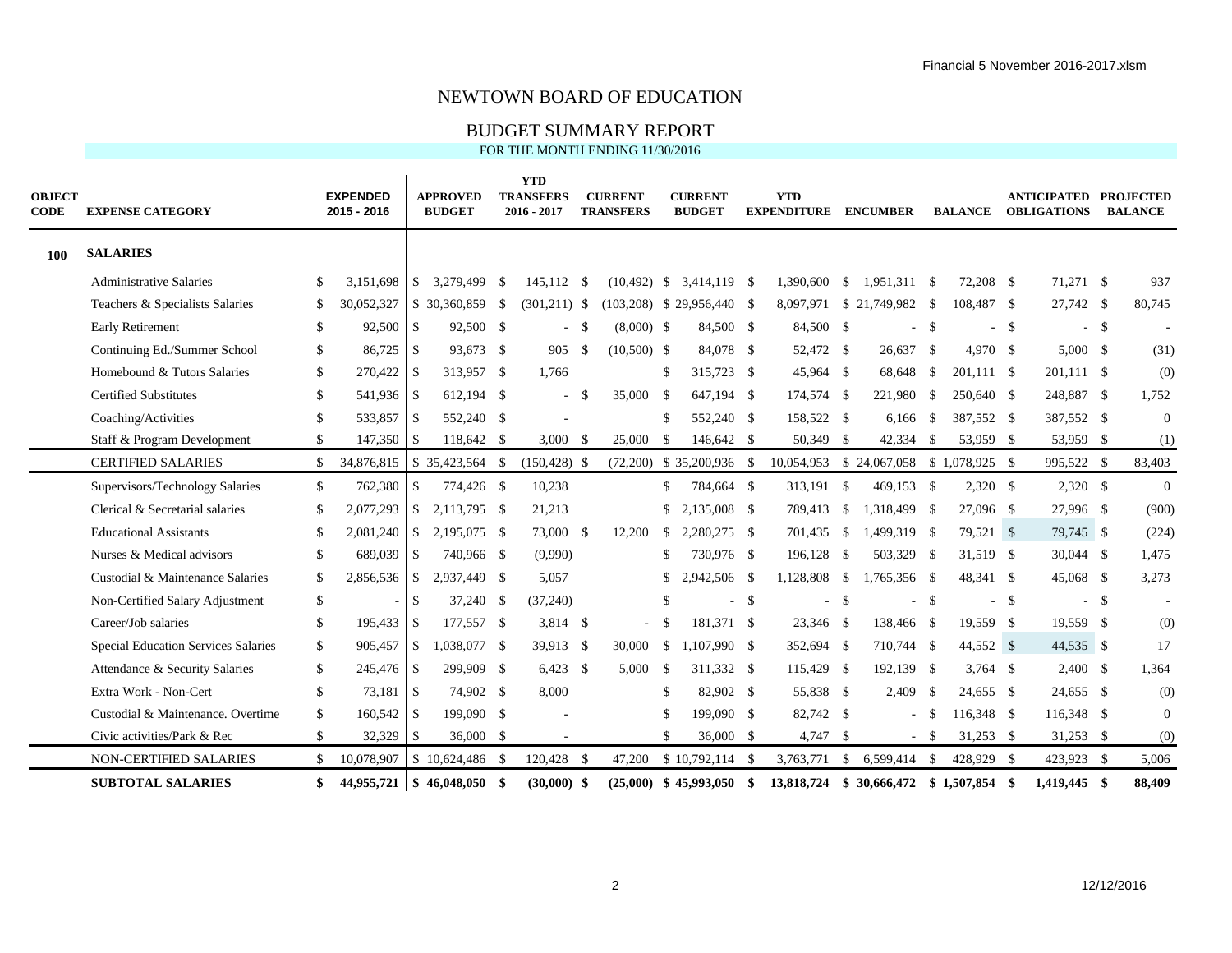### BUDGET SUMMARY REPORT

| <b>OBJECT</b><br><b>CODE</b> | <b>EXPENSE CATEGORY</b>              |               | <b>EXPENDED</b><br>2015 - 2016 |               | <b>APPROVED</b><br><b>BUDGET</b> | <b>YTD</b><br><b>TRANSFERS</b><br>$2016 - 2017$ |        | <b>CURRENT</b><br><b>TRANSFERS</b> |               | <b>CURRENT</b><br><b>BUDGET</b> | <b>YTD</b><br><b>EXPENDITURE</b> |      | <b>ENCUMBER</b> |          | <b>BALANCE</b>   | <b>ANTICIPATED PROJECTED</b><br><b>OBLIGATIONS</b> |        | <b>BALANCE</b> |
|------------------------------|--------------------------------------|---------------|--------------------------------|---------------|----------------------------------|-------------------------------------------------|--------|------------------------------------|---------------|---------------------------------|----------------------------------|------|-----------------|----------|------------------|----------------------------------------------------|--------|----------------|
| <b>200</b>                   | <b>EMPLOYEE BENEFITS</b>             |               |                                |               |                                  |                                                 |        |                                    |               |                                 |                                  |      |                 |          |                  |                                                    |        |                |
|                              | Medical & Dental Expenses            | \$            | 8,184,758                      | $\mathbb{S}$  | 8,835,765 \$                     |                                                 |        |                                    | \$            | 8,835,765 \$                    | 4,464,381 \$                     |      | 4,342,847 \$    |          | 28,537 \$        | 28,462 \$                                          |        | 75             |
|                              | Life Insurance                       | -S            | 84,732                         | $\mathbb{S}$  | 86,329 \$                        |                                                 |        |                                    | \$.           | 86,329 \$                       | 34,561 \$                        |      |                 | $-$ \$   | 51,768 \$        | 51,765 \$                                          |        | 3              |
|                              | FICA & Medicare                      | <sup>\$</sup> | 1,344,106                      | <sup>\$</sup> | 1,400,448 \$                     |                                                 |        |                                    | \$            | $1,400,448$ \$                  | 461,786 \$                       |      |                 | $- S$    | 938,662 \$       | 938,662 \$                                         |        | (0)            |
|                              | Pensions                             | \$            | 501,410                        | \$            | 572,848 \$                       | 25,000                                          |        |                                    | \$.           | 597,848 \$                      | 567,471 \$                       |      | $6,961$ \$      |          | 23,416 \$        | 23,446 \$                                          |        | (30)           |
|                              | Unemployment & Employee Assist.      | \$            | 25,567                         | <sup>\$</sup> | 92,000 \$                        | (5,000)                                         |        |                                    | \$            | 87,000 \$                       | $8,535$ \$                       |      |                 | $-$ \$   | 78,465 \$        | 74,000 \$                                          |        | 4,465          |
|                              | <b>Workers Compensation</b>          | \$            | 502,926                        | <sup>\$</sup> | 529,446 \$                       | (20,000)                                        |        |                                    |               | 509,446 \$                      | 262,485                          | - \$ | 240,403 \$      |          | $6,558$ \$       |                                                    | $-$ \$ | 6,558          |
|                              | <b>SUBTOTAL EMPLOYEE BENEFITS \$</b> |               | 10,643,499                     |               | $$11,516,836$ \$                 |                                                 | $-$ \$ |                                    |               | $$11,516,836$ \,                | 5,799,219                        | -\$  | 4,590,211       |          | $$1,127,406$ \\$ | $1,116,335$ \$                                     |        | 11,071         |
| 300                          | PROFESSIONAL SERVICES                |               |                                |               |                                  |                                                 |        |                                    |               |                                 |                                  |      |                 |          |                  |                                                    |        |                |
|                              | <b>Professional Services</b>         | <sup>\$</sup> | 870,115                        | -S            | 647,822 \$                       |                                                 |        |                                    | <sup>\$</sup> | 647,822 \$                      | 246,098 \$                       |      | 134,902         | <b>S</b> | 266,822 \$       | 266,742 \$                                         |        | 80             |
|                              | Professional Educational Ser.        | \$            | 123,873                        | \$            | 213,495 \$                       |                                                 |        |                                    | <sup>\$</sup> | 213,495 \$                      | 81,683 \$                        |      | 14,283          | - \$     | 117,529 \$       | 117,529 \$                                         |        | (0)            |
|                              | <b>SUBTOTAL PROFESSIONAL SVCS \$</b> |               | 993,988                        | -SS           | 861,317 \$                       |                                                 | $-$ \$ | $\sim$                             | -S            | 861,317 \$                      | 327,782 \$                       |      | 149,185         | -\$      | 384,351 \$       | 384,271 \$                                         |        | 80             |
| 400                          | <b>PURCHASED PROPERTY SVCS</b>       |               |                                |               |                                  |                                                 |        |                                    |               |                                 |                                  |      |                 |          |                  |                                                    |        |                |
|                              | Buildings & Grounds Services         | <sup>\$</sup> | 612,204                        | <sup>S</sup>  | 714,500 \$                       |                                                 |        |                                    | <sup>\$</sup> | 714,500 \$                      | 386,683 \$                       |      | 229,391 \$      |          | 98,426 \$        | 98,426 \$                                          |        | (0)            |
|                              | Utility Services - Water & Sewer     | \$            | 131,078                        | <sup>S</sup>  | 125,000 \$                       |                                                 |        |                                    | <sup>\$</sup> | 125,000 \$                      | 49,779 \$                        |      |                 | $-$ \$   | 75,221 \$        | 79,821 \$                                          |        | (4,600)        |
|                              | Building, Site & Emergency Repairs   | \$            | 406,991                        | <sup>S</sup>  | 460,850 \$                       |                                                 |        |                                    | \$.           | 460,850 \$                      | 124,714 \$                       |      | 43,796 \$       |          | 292,340 \$       | 292,340 \$                                         |        | $\overline{0}$ |
|                              | <b>Equipment Repairs</b>             | <sup>\$</sup> | 220,021                        | <sup>\$</sup> | 291,511 \$                       |                                                 |        |                                    | <sup>\$</sup> | 291,511 \$                      | 134,179 \$                       |      | $8,335$ \$      |          | 148,997 \$       | 148,997 \$                                         |        | (0)            |
|                              | Rentals - Building & Equipment       | \$            | 297,461                        | \$            | 302,392 \$                       | (21,292)                                        |        |                                    | \$.           | 281,100 \$                      | 118,200 \$                       |      | 102,854 \$      |          | $60,046$ \$      | 55,000 \$                                          |        | 5,046          |
|                              | Building & Site Improvements         | \$            | 198,425                        | - \$          | 192,000 \$                       |                                                 |        |                                    | \$.           | 192,000 \$                      | 126,739 \$                       |      | 37,879          | -\$      | 27,382 \$        | 30,188 \$                                          |        | (2,806)        |
|                              | <b>SUBTOTAL PUR PROPERTY SVCS</b>    | - \$          |                                |               | $2,086,253$ \$                   | $(21,292)$ \$                                   |        |                                    | S             | 2,064,961 \$                    | 940,294 \$                       |      | 422,255         | - \$     | 702,412 \$       | 704,772 \$                                         |        | (2,360)        |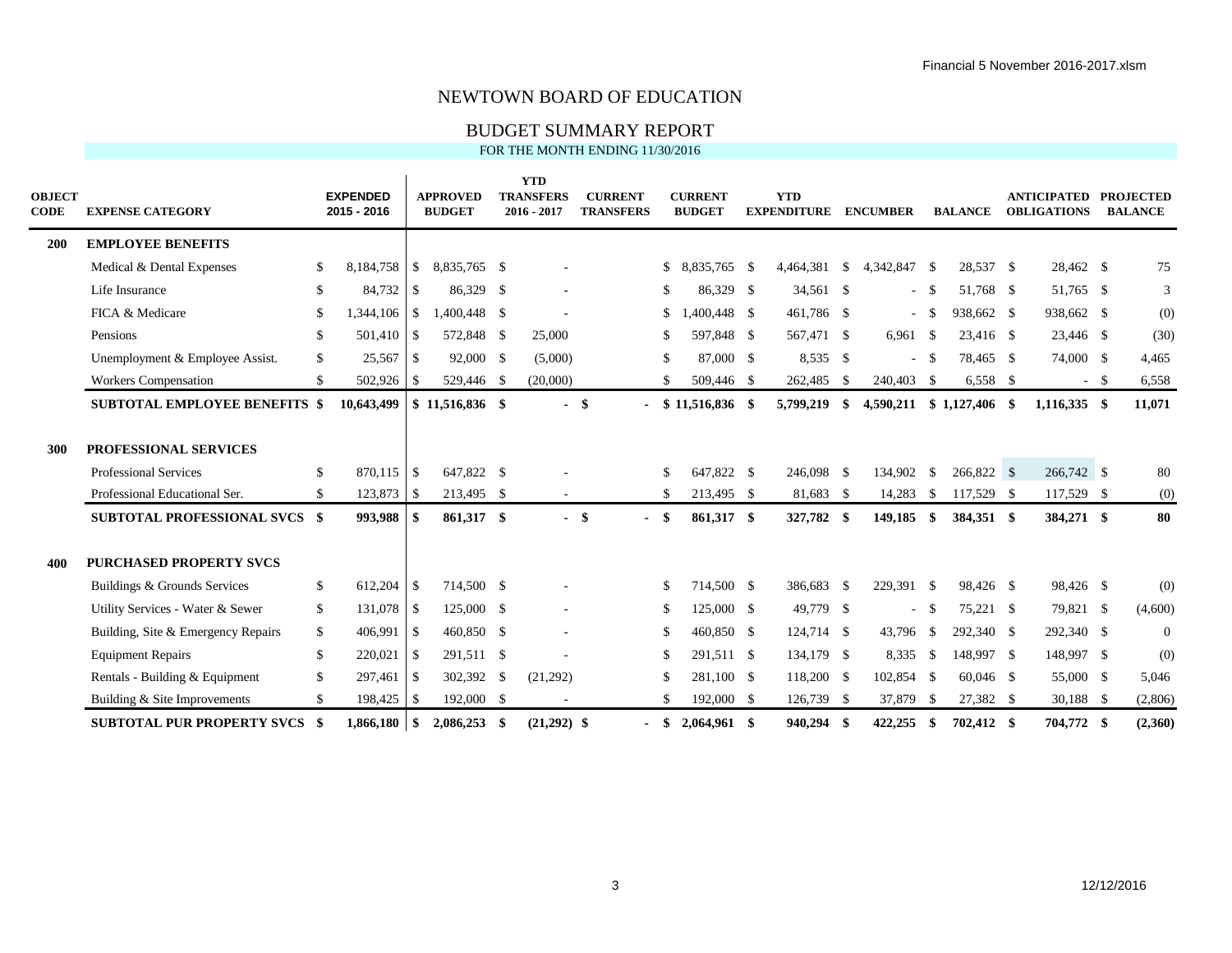### BUDGET SUMMARY REPORT

| <b>OBJECT</b><br><b>CODE</b> | <b>EXPENSE CATEGORY</b>               |               | <b>EXPENDED</b><br>2015 - 2016 |               | <b>APPROVED</b><br><b>BUDGET</b> | <b>YTD</b><br><b>TRANSFERS</b><br>$2016 - 2017$ |               | <b>CURRENT</b><br><b>TRANSFERS</b> |               | <b>CURRENT</b><br><b>BUDGET</b> |      | <b>YTD</b><br><b>EXPENDITURE</b> |               | <b>ENCUMBER</b> |            | <b>BALANCE</b> |    | <b>ANTICIPATED</b><br><b>OBLIGATIONS</b> | <b>PROJECTED</b><br><b>BALANCE</b> |
|------------------------------|---------------------------------------|---------------|--------------------------------|---------------|----------------------------------|-------------------------------------------------|---------------|------------------------------------|---------------|---------------------------------|------|----------------------------------|---------------|-----------------|------------|----------------|----|------------------------------------------|------------------------------------|
| 500                          | <b>OTHER PURCHASED SERVICES</b>       |               |                                |               |                                  |                                                 |               |                                    |               |                                 |      |                                  |               |                 |            |                |    |                                          |                                    |
|                              | <b>Contracted Services</b>            | <sup>\$</sup> | 463,370                        | <sup>\$</sup> | 463.861 \$                       | 56,142                                          |               |                                    | \$            | 520,003 \$                      |      | 296,679 \$                       |               | 55.737          | - \$       | 167,587 \$     |    | 167,587 \$                               | (0)                                |
|                              | <b>Transportation Services</b>        | -S            | 4,005,405                      | <sup>S</sup>  | 4,193,260 \$                     |                                                 | <sup>\$</sup> | 29,000                             | <sup>\$</sup> | $4,222,260$ \$                  |      | 1,385,657                        | <sup>\$</sup> | 2,222,202       | - \$       | 614,401 \$     |    | 614,282 \$                               | 119                                |
|                              | Insurance - Property & Liability      | \$            | 351,478                        | \$            | 368,060 \$                       | 14,000                                          |               |                                    | \$.           | 382,060 \$                      |      | 215,234 \$                       |               | 164,244 \$      |            | $2,582$ \$     |    | $2,325$ \$                               | 257                                |
|                              | Communications                        | \$            | 125,067                        | <sup>\$</sup> | 140,705 \$                       | 16,000                                          |               |                                    | \$            | 156,705 \$                      |      | 60,273 \$                        |               | 85,583 \$       |            | 10,849 \$      |    | 11,604 \$                                | (755)                              |
|                              | <b>Printing Services</b>              | <sup>\$</sup> | 31,424                         | <sup>S</sup>  | 36,627 \$                        |                                                 |               |                                    | \$            | 36,627 \$                       |      | 5,706 \$                         |               | $2,970$ \$      |            | 27,951 \$      |    | 27,951 \$                                | (0)                                |
|                              | Tuition - Out of District             | <sup>\$</sup> | 3,340,004                      | <sup>\$</sup> | 3.191.564 \$                     |                                                 |               |                                    | \$.           | 3,191,564 \$                    |      | 2,036,331 \$                     |               | 2,170,601       |            |                |    | $(1,016,194)$ \$                         | 827                                |
|                              | Student Travel & Staff Mileage        | S.            | 239,559                        | $\mathcal{S}$ | 226,547 \$                       |                                                 | $-$ \$        | $(4,000)$ \$                       |               | 222,547 \$                      |      | 74,872 \$                        |               | 75,682 \$       |            | 71,992 \$      |    | 71,992 \$                                | $\boldsymbol{0}$                   |
|                              | <b>SUBTOTAL OTHER PUR SERVICES \$</b> |               | 8,556,307                      | \$            | 8,620,624 \$                     | 86,142 \$                                       |               | 25,000                             | \$            | 8,731,766 \$                    |      | $4,074,751$ \$                   |               | 4,777,020       | -\$        | $(120,005)$ \$ |    | $(120, 453)$ \$                          | 448                                |
| 600                          | <b>SUPPLIES</b>                       |               |                                |               |                                  |                                                 |               |                                    |               |                                 |      |                                  |               |                 |            |                |    |                                          |                                    |
|                              | Instructional & Library Supplies      | \$            | 699,031                        | <sup>S</sup>  | 860,268 \$                       | (34,100)                                        |               |                                    |               | 826,168 \$                      |      | 456,816 \$                       |               | 35,673          | - \$       | 333,680 \$     |    | 333,680 \$                               | (0)                                |
|                              | Software, Medical & Office Sup.       | \$            | 147,019                        | <sup>\$</sup> | 189,520 \$                       | (750)                                           |               |                                    | \$.           | 188,770 \$                      |      | 55,904 \$                        |               | 56,984 \$       |            | 75,882 \$      |    | 75,882 \$                                | $\overline{0}$                     |
|                              | <b>Plant Supplies</b>                 | <sup>\$</sup> | 288,981                        | <sup>\$</sup> | 411,000 \$                       |                                                 |               |                                    | \$            | 411,000 \$                      |      | 178,555 \$                       |               | 74,127          | - \$       | 158.317 \$     |    | 158,317 \$                               | $\overline{0}$                     |
|                              | Electric                              | -S            | 1,513,972                      | <sup>\$</sup> | 1,348,936 \$                     |                                                 |               |                                    | S             | 1,348,936 \$                    |      | 534,559 \$                       |               |                 | - \$       | 814,377 \$     |    | 814,377 \$                               | (0)                                |
|                              | Propane & Natural Gas                 | -S            | 250,512                        | \$            | 343,667 \$                       |                                                 |               |                                    | \$.           | 343,667 \$                      |      | 75,666 \$                        |               |                 | $^{\circ}$ | 268,001 \$     |    | 268,001 \$                               | $\mathbf{0}$                       |
|                              | Fuel Oil                              | S.            | 475,015                        | <sup>\$</sup> | 210,944 \$                       |                                                 |               |                                    | \$.           | 210,944 \$                      |      | 17,293 \$                        |               |                 | $-$ \$     | 193,651 \$     |    | 193,651 \$                               | (0)                                |
|                              | Fuel For Vehicles & Equip.            | -S            | 290,269                        | -S            | 209,268 \$                       |                                                 |               |                                    |               | 209.268 \$                      |      | 32,183 \$                        |               |                 | $- S$      | 177,085 \$     |    | 176,698 \$                               | 387                                |
|                              | <b>Textbooks</b>                      | \$            | 123,796                        | - \$          | 177,465 \$                       |                                                 |               |                                    | \$            | 177,465 \$                      |      | 72,881 \$                        |               | 6,173           | - \$       | 98,411 \$      |    | 98,411 \$                                | $\boldsymbol{0}$                   |
|                              | <b>SUBTOTAL SUPPLIES</b>              |               | 3,788,596                      | <sup>\$</sup> | 3,751,068 \$                     | $(34,850)$ \$                                   |               |                                    | <b>S</b>      | 3,716,218                       | - \$ | 1,423,857                        | -\$           | 172,957         |            | \$2,119,404    | -S | 2.119.017 \$                             | 387                                |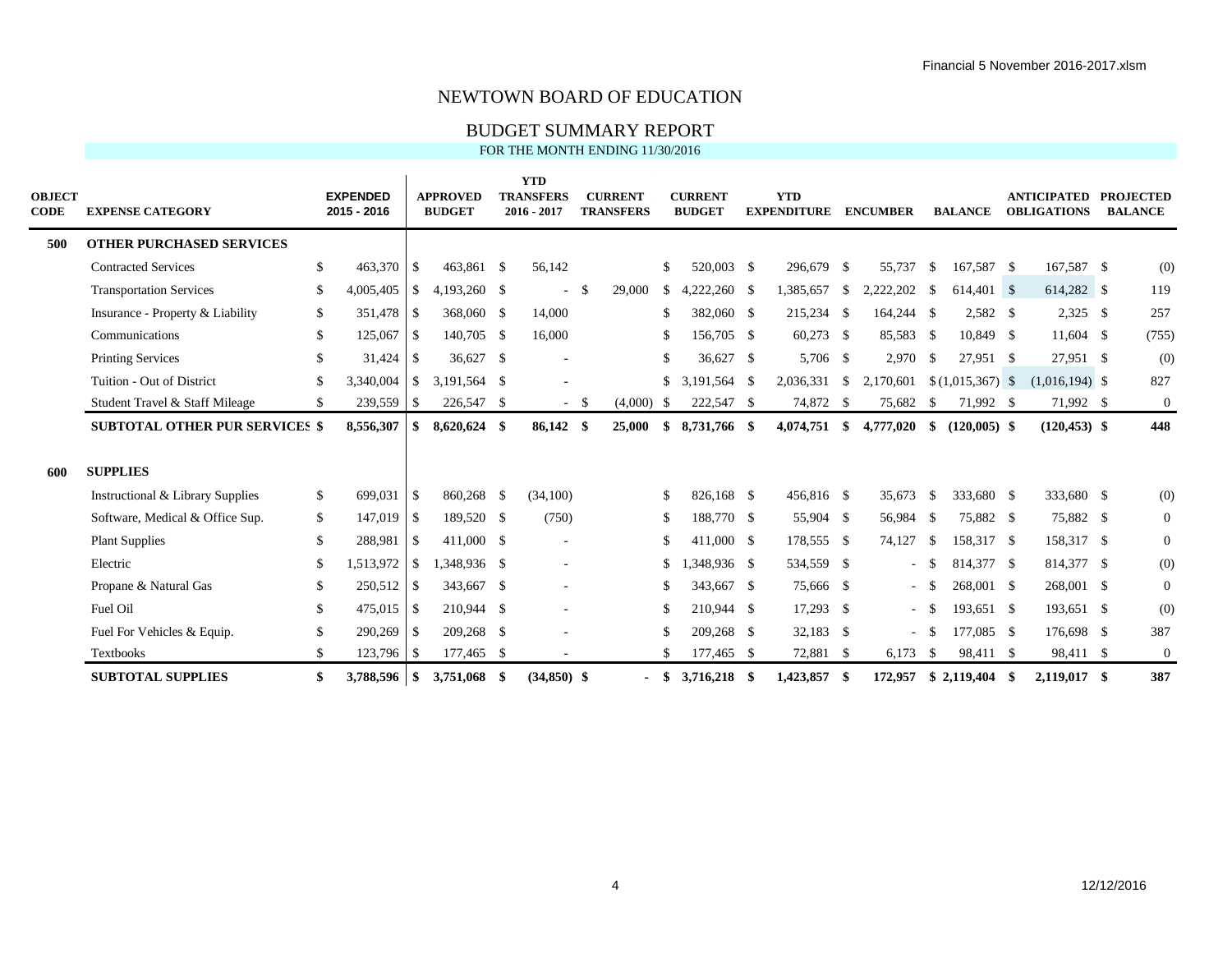### BUDGET SUMMARY REPORT

| <b>OBJECT</b><br><b>CODE</b> | <b>EXPENSE CATEGORY</b>       |               | <b>EXPENDED</b><br>2015 - 2016 |      | <b>APPROVED</b><br><b>BUDGET</b> |    | <b>YTD</b><br><b>TRANSFERS</b><br>$2016 - 2017$ |      | <b>CURRENT</b><br><b>TRANSFERS</b> |      | <b>CURRENT</b><br><b>BUDGET</b> | <b>YTD</b><br><b>EXPENDITURE</b> | <b>ENCUMBER</b> |        | <b>BALANCE</b> | <b>ANTICIPATED</b><br><b>OBLIGATIONS</b> |       | <b>PROJECTED</b><br><b>BALANCE</b> |
|------------------------------|-------------------------------|---------------|--------------------------------|------|----------------------------------|----|-------------------------------------------------|------|------------------------------------|------|---------------------------------|----------------------------------|-----------------|--------|----------------|------------------------------------------|-------|------------------------------------|
| 700                          | <b>PROPERTY</b>               |               |                                |      |                                  |    |                                                 |      |                                    |      |                                 |                                  |                 |        |                |                                          |       |                                    |
|                              | Capital Improvements (Sewers) | \$.           | 124,177                        | -S   | 124,177 \$                       |    | $\overline{a}$                                  |      |                                    | \$.  | $124,177$ \$                    | 116,813 \$                       |                 | $-$ \$ | $7,364$ \$     |                                          | $- S$ | 7,364                              |
|                              | Technology Equipment          | $\mathcal{S}$ | 549,253                        | - \$ | 525,000 \$                       |    |                                                 |      |                                    | \$   | 525,000 \$                      | 325,565 \$                       | 43,497          | - S    | 155,938 \$     | 155,938 \$                               |       | $\overline{0}$                     |
|                              | Other Equipment               |               | $47,090$ \$                    |      | 66,449 \$                        |    |                                                 |      |                                    |      | 66,449 \$                       | $9,144$ \$                       | 1,790           | - S    | 55,514 \$      | 55,514 \$                                |       | $\mathbf{0}$                       |
|                              | <b>SUBTOTAL PROPERTY</b>      | \$            | 720,520                        | ∣S.  | 715,626 \$                       |    |                                                 | - \$ | $\sim$                             | -8   | 715,626 \$                      | 451,522 \$                       | 45,288 \$       |        | 218,817 \$     | 211,452 \$                               |       | 7,365                              |
| -800                         | <b>MISCELLANEOUS</b>          |               |                                |      |                                  |    |                                                 |      |                                    |      |                                 |                                  |                 |        |                |                                          |       |                                    |
|                              | Memberships                   |               | $60,602$ \$                    |      | $65,291$ \$                      |    |                                                 |      |                                    |      | 65,291 \$                       | 52,550 \$                        | 2,107           | - \$   | $10,634$ \$    | $10,634$ \$                              |       | (0)                                |
|                              | <b>SUBTOTAL MISCELLANEOUS</b> | \$            | 60,602                         | ∣\$. | $65,291$ \$                      |    |                                                 | - \$ |                                    | - \$ | 65,291 \$                       | 52,550 \$                        | $2,107$ \$      |        | $10,634$ \$    | $10,634$ \$                              |       | (0)                                |
|                              | <b>TOTAL LOCAL BUDGET</b>     |               | 71,585,413   \$73,665,065      |      |                                  | -8 | $\blacksquare$                                  |      | - \$                               |      | $-$ \$ 73,665,065               | 26,888,698                       | \$40,825,494    |        | \$5,950,873    | 5,845,474 \$                             |       | 105,399                            |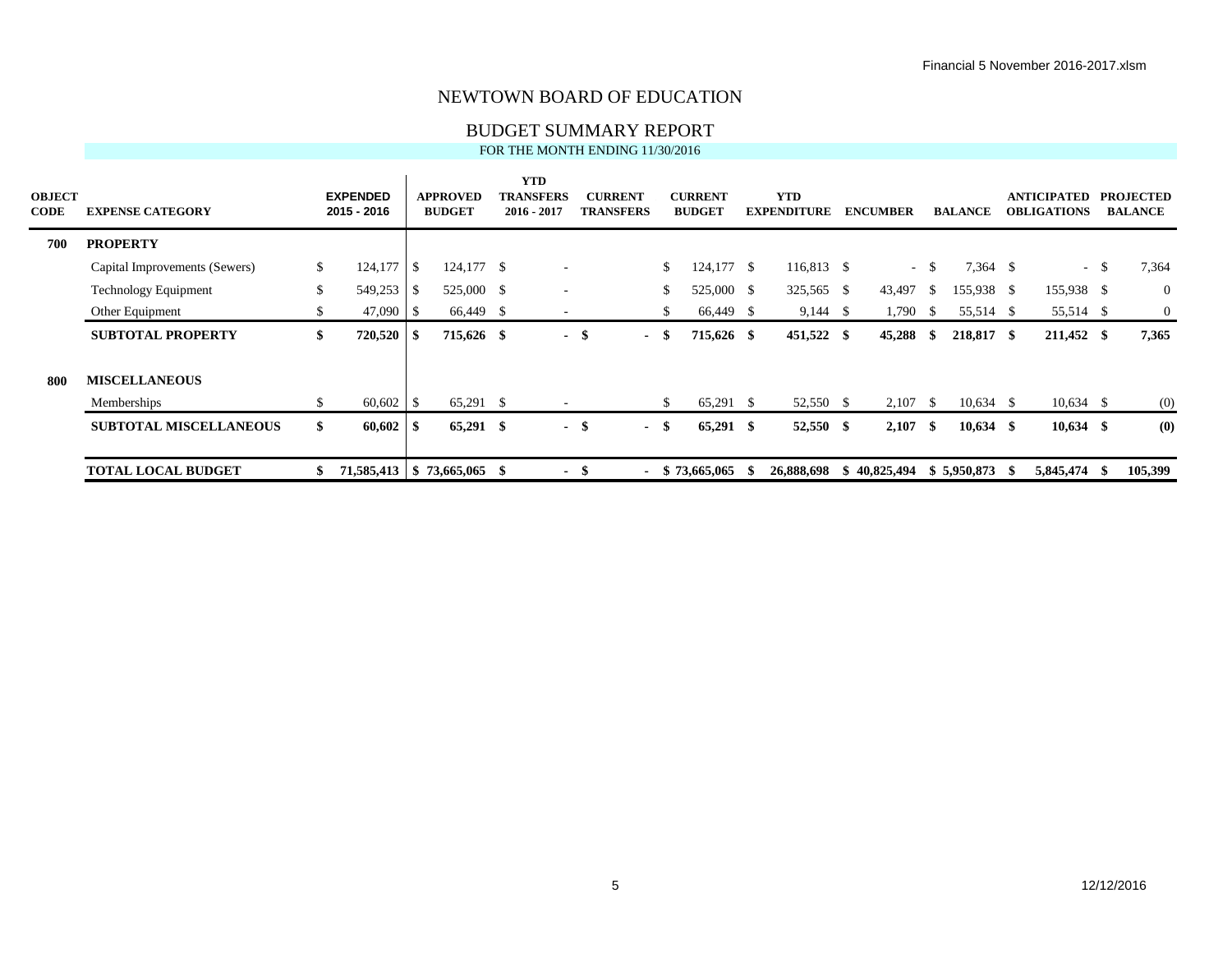### BUDGET SUMMARY REPORT

|  |  | FOR THE MONTH ENDING 11/30/2016 |
|--|--|---------------------------------|
|  |  |                                 |

| <b>OBJECT</b> |                         | <b>EXPENDED</b> | <b>APPROVED</b> | <b>TRANSFERS</b> | <b>CURRENT</b>   | <b>CURRENT</b> |                             |                | ANTICIPATED        | <b>PROJECTED</b> |
|---------------|-------------------------|-----------------|-----------------|------------------|------------------|----------------|-----------------------------|----------------|--------------------|------------------|
| <b>CODE</b>   | <b>EXPENSE CATEGORY</b> | 2015 - 2016     | <b>BUDGET</b>   | $2016 - 2017$    | <b>TRANSFERS</b> | <b>BUDGET</b>  | <b>EXPENDITURE ENCUMBER</b> | <b>BALANCE</b> | <b>OBLIGATIONS</b> | <b>BALANCE</b>   |

|                                                         | 2016-17<br><b>APPROVED</b> |                 |                | $\frac{0}{0}$   |
|---------------------------------------------------------|----------------------------|-----------------|----------------|-----------------|
| <b>BOARD OF EDUCATION FEES &amp; CHARGES - SERVICES</b> | <b>BUDGET</b>              | <b>RECEIVED</b> | <b>BALANCE</b> | <b>RECEIVED</b> |
| <b>LOCAL TUITION</b>                                    | \$30,800                   | \$12,340.00     | \$18,460.00    | 40.06%          |
| <b>HIGH SCHOOL FEES</b>                                 |                            |                 |                |                 |
| PAY FOR PARTICIPATION IN SPORTS                         | \$77,450                   | \$36,939.00     | \$40,511.00    | 47.69%          |
| <b>PARKING PERMITS</b>                                  | \$20,000                   | \$20,000.00     | \$0.00         | 100.00%         |
| <b>CHILD DEVELOPMENT</b>                                | \$8,000                    | \$8,000.00      | \$0.00         | 100.00%         |
|                                                         | \$105,450                  | \$64,939        | \$40,511       | 61.58%          |
| <b>MISCELLANEOUS FEES</b>                               | \$2,750                    | \$1,326.80      | \$1,423.20     | 48.25%          |
| TOTAL SCHOOL GENERATED FEES                             | \$139,000                  | \$78,606        | \$60,394       | 56.55%          |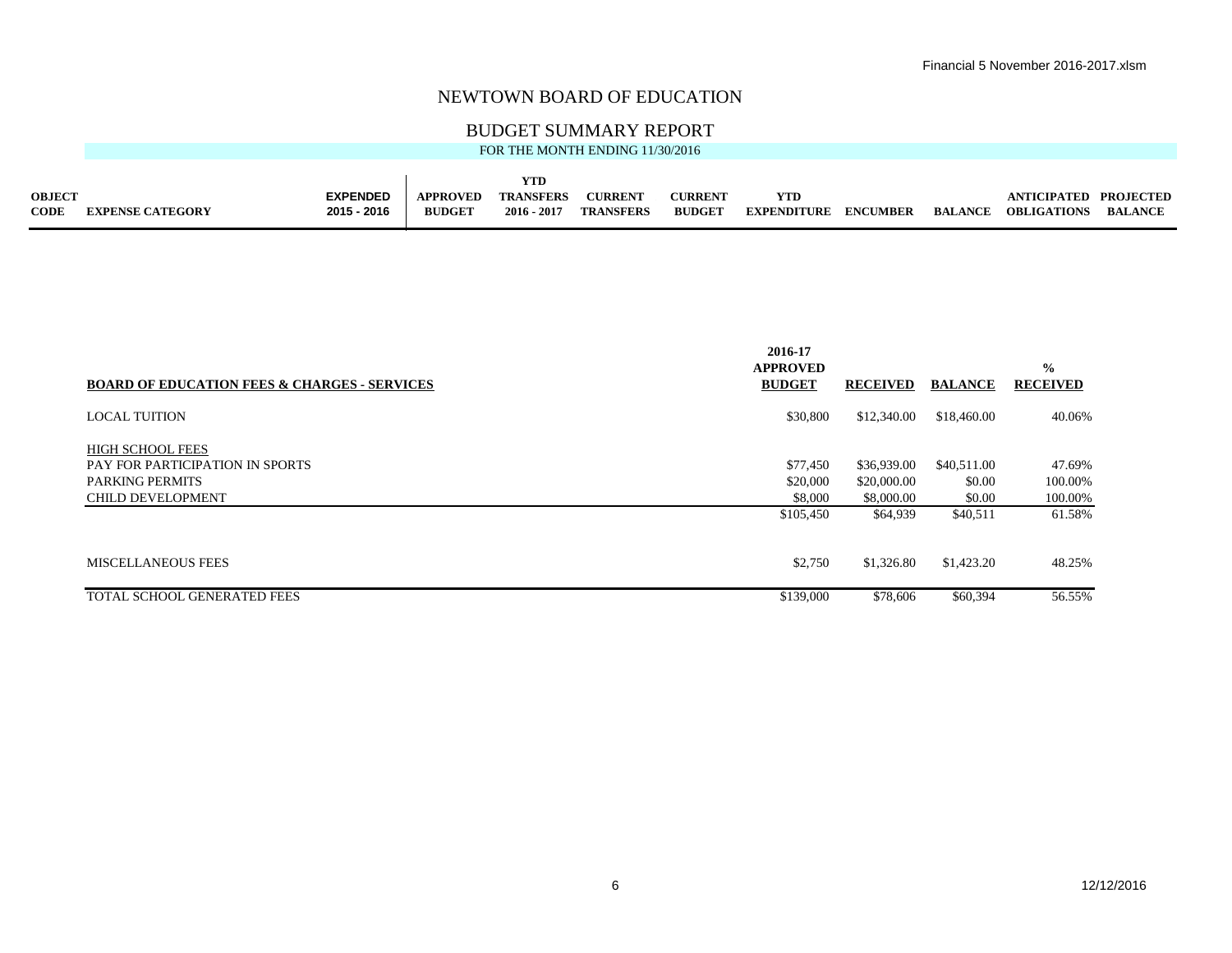### BUDGET SUMMARY REPORT

FOR THE MONTH ENDING - NOVEMBER 30, 2016

#### **OFFSETTING REVENUE INCLUDED IN ANTICIPATED OBLIGATIONS**

|     | <b>OBJECT EXPENSE CATEGORY</b>         | <b>BUDGETED</b>        |                                 |                  |                    |                |      |                    | <b>1st ANTICIPATED Less Than Budget 2ndANTICIPATED FEB RECEIVED MAY EXPECTED</b> | <b>BALANCE</b> |  |
|-----|----------------------------------------|------------------------|---------------------------------|------------------|--------------------|----------------|------|--------------------|----------------------------------------------------------------------------------|----------------|--|
| 100 | <b>SALARIES</b>                        | (91, 331)              | \$                              | $(38,390)$ \$    |                    | $(52,941)$ \$  |      | -\$                | $-5$                                                                             | -\$            |  |
| 200 | <b>EMPLOYEE BENEFITS</b>               | $\sim$                 |                                 |                  | $\mathbf{\hat{S}}$ |                |      |                    |                                                                                  | \$             |  |
| 300 | PROFESSIONAL SERVICES                  | (71, 540)              | $\mathcal{S}$                   | $(70,891)$ \$    |                    | (649)          |      |                    |                                                                                  |                |  |
| 400 | PURCHASED PROPERTY SERV.               |                        | <sup>\$</sup>                   |                  | -\$                |                |      |                    |                                                                                  |                |  |
| 500 | <b>OTHER PURCHASED SERVICES</b>        | (1,470,522)            | $\mathcal{S}$                   | $(1,410,808)$ \$ |                    | (59, 714)      | -\$  |                    |                                                                                  |                |  |
| 600 | <b>SUPPLIES</b>                        |                        |                                 |                  | \$                 |                |      |                    |                                                                                  |                |  |
| 700 | <b>PROPERTY</b>                        |                        |                                 |                  |                    |                |      |                    |                                                                                  | \$.            |  |
| 800 | <b>MISCELLANEOUS</b>                   |                        |                                 |                  | $\mathcal{S}$      |                |      |                    | $-5$<br>- \$                                                                     |                |  |
|     |                                        |                        |                                 |                  |                    |                |      |                    |                                                                                  |                |  |
|     | <b>TOTAL GENERAL FUND BUDGET</b>       | \$<br>$(1,633,393)$ \$ | \$                              | $(1,520,089)$ \$ |                    | $(113,304)$ \$ |      | $-5$               | $-5$<br>$-5$                                                                     |                |  |
|     |                                        |                        |                                 |                  |                    |                |      |                    |                                                                                  |                |  |
| 100 | <b>SALARIES</b>                        |                        |                                 |                  |                    |                |      |                    |                                                                                  |                |  |
|     | <b>Administrative Salaries</b>         |                        |                                 |                  |                    |                |      |                    |                                                                                  |                |  |
|     | Teachers & Specialists Salaries        | (14,509)               |                                 |                  | $\mathcal{S}$      | (14,509)       | -\$  | $\mathcal{S}$      | $-5$                                                                             |                |  |
|     | <b>Early Retirement</b>                |                        |                                 |                  |                    |                |      |                    |                                                                                  |                |  |
|     | Continuing Ed./Summer School           |                        |                                 |                  |                    |                |      |                    |                                                                                  |                |  |
|     | Homebound & Tutors Salaries            |                        |                                 |                  |                    |                |      |                    |                                                                                  |                |  |
|     | <b>Certified Substitutes</b>           |                        |                                 |                  |                    |                |      |                    |                                                                                  |                |  |
|     | Coaching/Activities                    |                        |                                 |                  |                    |                |      |                    |                                                                                  |                |  |
|     | Staff & Program Development            |                        |                                 |                  |                    |                |      |                    |                                                                                  |                |  |
|     | <b>CERTIFIED SALARIES</b>              | \$<br>$(14,509)$ \$    | \$                              | - \$             |                    | (14,509)       | \$   | - \$               | $-$ \$<br>$-5$                                                                   |                |  |
|     | Supervisors/Technology Salaries        |                        | \$.                             |                  |                    |                |      |                    |                                                                                  |                |  |
|     | Clerical & Secretarial salaries        |                        | -S                              |                  |                    |                |      |                    |                                                                                  |                |  |
|     | <b>Educational Assistants</b>          | (17,599)               |                                 | $(15,957)$ \$    |                    | $(1,642)$ \$   |      | $\mathcal{S}$      | $-$ \$                                                                           |                |  |
|     | Nurses & Medical advisors              | (1,807)                |                                 |                  | $\mathcal{S}$      | $(1,807)$ \$   |      | $\mathbf{\hat{S}}$ | $-5$                                                                             |                |  |
|     | Custodial & Maint Salaries             |                        |                                 |                  |                    |                |      |                    |                                                                                  |                |  |
|     | Non Certified Salary Adjustment        |                        |                                 |                  |                    |                |      |                    |                                                                                  |                |  |
|     | Career/Job salaries                    |                        |                                 |                  |                    |                |      |                    |                                                                                  |                |  |
|     | <b>Special Education Svcs Salaries</b> | (57, 416)              |                                 | $(22, 433)$ \$   |                    | (34,983)       | l \$ | -\$                | $-$ \$                                                                           |                |  |
|     | Attendance & Security Salaries         |                        |                                 |                  |                    |                |      |                    |                                                                                  |                |  |
|     | Extra Work - Non-Cert                  |                        |                                 |                  |                    |                |      |                    |                                                                                  |                |  |
|     | Custodial & Maint. Overtime            |                        |                                 |                  |                    |                |      |                    |                                                                                  |                |  |
|     | Civic activities/Park & Rec            |                        |                                 |                  |                    |                |      |                    |                                                                                  |                |  |
|     | NON-CERTIFIED SALARIES                 | \$<br>$(76,822)$ \$    | $\mathcal{S}$                   | $(38,390)$ \$    |                    | $(38, 432)$ \$ |      | $-$ \$             | $-5$<br>$-$ \$                                                                   |                |  |
|     | <b>SUBTOTAL SALARIES</b>               | \$<br>$(91,331)$ \$    | $\mathbf{\$}$<br>$\blacksquare$ | $(38,390)$ \$    |                    | $(52,941)$ \$  |      | $-$ \$             | $-$ \$<br>$-$ \$                                                                 |                |  |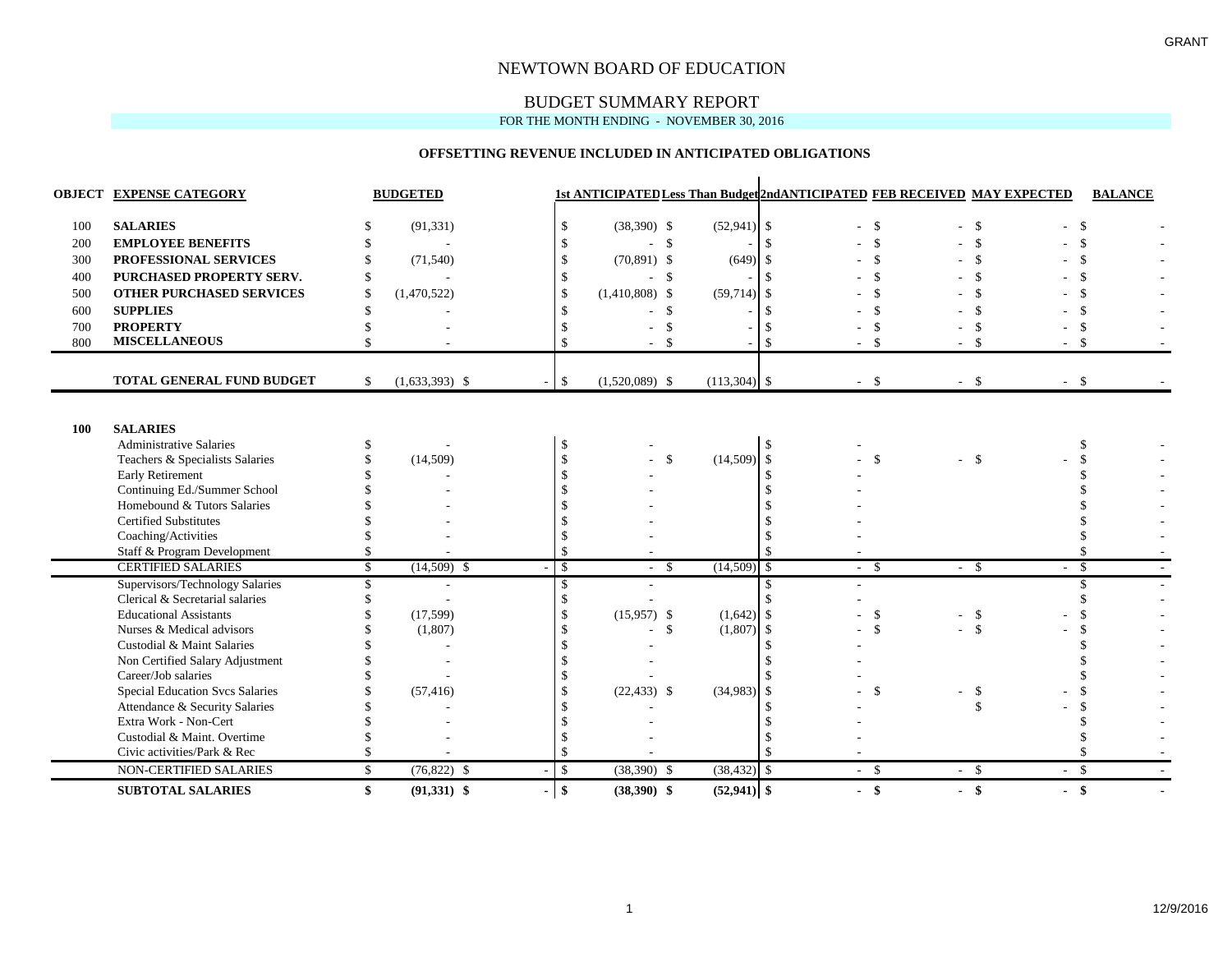#### FOR THE MONTH ENDING - NOVEMBER 30, 2016

#### **OFFSETTING REVENUE INCLUDED IN ANTICIPATED OBLIGATIONS**

|     | <b>OBJECT EXPENSE CATEGORY</b>      | <b>BUDGETED</b>        |        |                                 |              |                  |                |              | 1st ANTICIPATED Less Than Budget2ndANTICIPATED FEB RECEIVED MAY EXPECTED |               |        |      |        | <b>BALANCE</b> |  |
|-----|-------------------------------------|------------------------|--------|---------------------------------|--------------|------------------|----------------|--------------|--------------------------------------------------------------------------|---------------|--------|------|--------|----------------|--|
| 200 | <b>EMPLOYEE BENEFITS</b>            |                        |        |                                 |              |                  |                |              |                                                                          |               |        |      |        |                |  |
|     | <b>SUBTOTAL EMPLOYEE BENEFITS</b>   | \$                     | $-$ \$ | $\mathbf{s}$                    |              | $-$ \$           |                | -\$          | $-$ \$                                                                   |               | $-$ \$ |      | $-$ \$ |                |  |
| 300 | PROFESSIONAL SERVICES               |                        |        |                                 |              |                  |                |              |                                                                          |               |        |      |        |                |  |
|     | <b>Professional Services</b>        | \$<br>(71, 540)        |        | <sup>\$</sup>                   |              | $(70,891)$ \$    | $(649)$ \$     |              |                                                                          | -\$           |        | -\$  | - \$   |                |  |
|     | Professional Educational Ser.       | \$                     |        | $\mathbf{\$}$                   |              |                  |                |              |                                                                          |               |        |      | - \$   |                |  |
|     | <b>SUBTOTAL PROFESSIONAL SVCS</b>   | \$<br>$(71,540)$ \$    |        |                                 | $\mathbf{s}$ | $(70,891)$ \$    | $(649)$ \$     |              | $-$ \$                                                                   |               | $-$ \$ |      | $-$ \$ |                |  |
| 400 | <b>PURCHASED PROPERTY SVCS</b>      |                        |        |                                 |              |                  |                |              |                                                                          |               |        |      |        |                |  |
|     | SUBTOTAL PUR. PROPERTY SER.         | \$                     | $-$ \$ | $\mathbf{s}$                    |              |                  |                | \$           | $-$ \$                                                                   |               | $-$ \$ |      | $-$ \$ |                |  |
| 500 | <b>OTHER PURCHASED SERVICES</b>     |                        |        |                                 |              |                  |                |              |                                                                          |               |        |      |        |                |  |
|     | <b>Contracted Services</b>          | \$                     |        |                                 |              |                  |                |              |                                                                          |               |        | \$   | - \$   |                |  |
|     | <b>Transportation Services</b>      | (333,870)              |        |                                 |              | $(330, 847)$ \$  | $(3,023)$ \$   |              |                                                                          | -\$           |        | $-5$ |        |                |  |
|     | Insurance - Property & Liability    |                        |        |                                 |              |                  |                |              |                                                                          |               |        |      |        |                |  |
|     | Communications                      |                        |        |                                 |              |                  |                |              |                                                                          |               |        |      |        |                |  |
|     | <b>Printing Services</b>            |                        |        |                                 |              |                  |                |              |                                                                          |               |        |      |        |                |  |
|     | Tuition - Out of District           | (1, 136, 652)          |        | -S                              |              | $(1,079,961)$ \$ | (56, 691)      | -S           |                                                                          | <sup>\$</sup> |        | \$   |        |                |  |
|     | Student Travel & Staff Mileage      |                        |        | <sup>\$</sup>                   |              |                  |                |              |                                                                          |               |        | \$   |        |                |  |
|     | SUBTOTAL OTHER PURCHASED SER.       | \$<br>$(1,470,522)$ \$ |        | \$                              |              | $(1,410,808)$ \$ | $(59,714)$ \$  |              | - \$                                                                     |               | $-$ \$ |      | $-$ \$ |                |  |
| 600 | <b>SUPPLIES</b>                     |                        |        |                                 |              |                  |                |              |                                                                          |               |        |      |        |                |  |
|     | <b>SUBTOTAL SUPPLIES</b>            | \$                     | $-$ \$ | $\mathbf{s}$                    |              | $-$ \$           |                | \$           | $-$ \$                                                                   |               | $-$ \$ |      | $-$ \$ |                |  |
| 700 | <b>PROPERTY</b>                     |                        |        |                                 |              |                  |                |              |                                                                          |               |        |      |        |                |  |
|     | <b>SUBTOTAL PROPERTY</b>            | \$                     | $-$ \$ | $\mathbf{\$}$                   |              | $-$ \$           |                | \$           | $-$ \$                                                                   |               | $-$ \$ |      | $-$ \$ |                |  |
| 800 | <b>MISCELLANEOUS</b><br>Memberships |                        |        |                                 |              |                  |                |              |                                                                          |               |        |      | \$     |                |  |
|     | <b>SUBTOTAL MISCELLANEOUS</b>       | \$                     | $-$ \$ | $\mathbf{s}$                    |              | - \$             |                | $\mathbf{s}$ | $-$ \$                                                                   |               | $-$ \$ |      | $-$ \$ |                |  |
|     | <b>TOTAL LOCAL BUDGET</b>           | \$<br>$(1,633,393)$ \$ |        | $\sqrt[6]{3}$<br>$\blacksquare$ |              | $(1,520,089)$ \$ | $(113,304)$ \$ |              | $-$ \$                                                                   |               | $-$ \$ |      | $-$ \$ |                |  |

Excess Cost and Agency placement Grants are budgeted at 75%.

The 1st Anticipated is at 75% which equals \$113,304 less grant revenue than budgeted.

The 2nd Anticipated is at xx% which equals